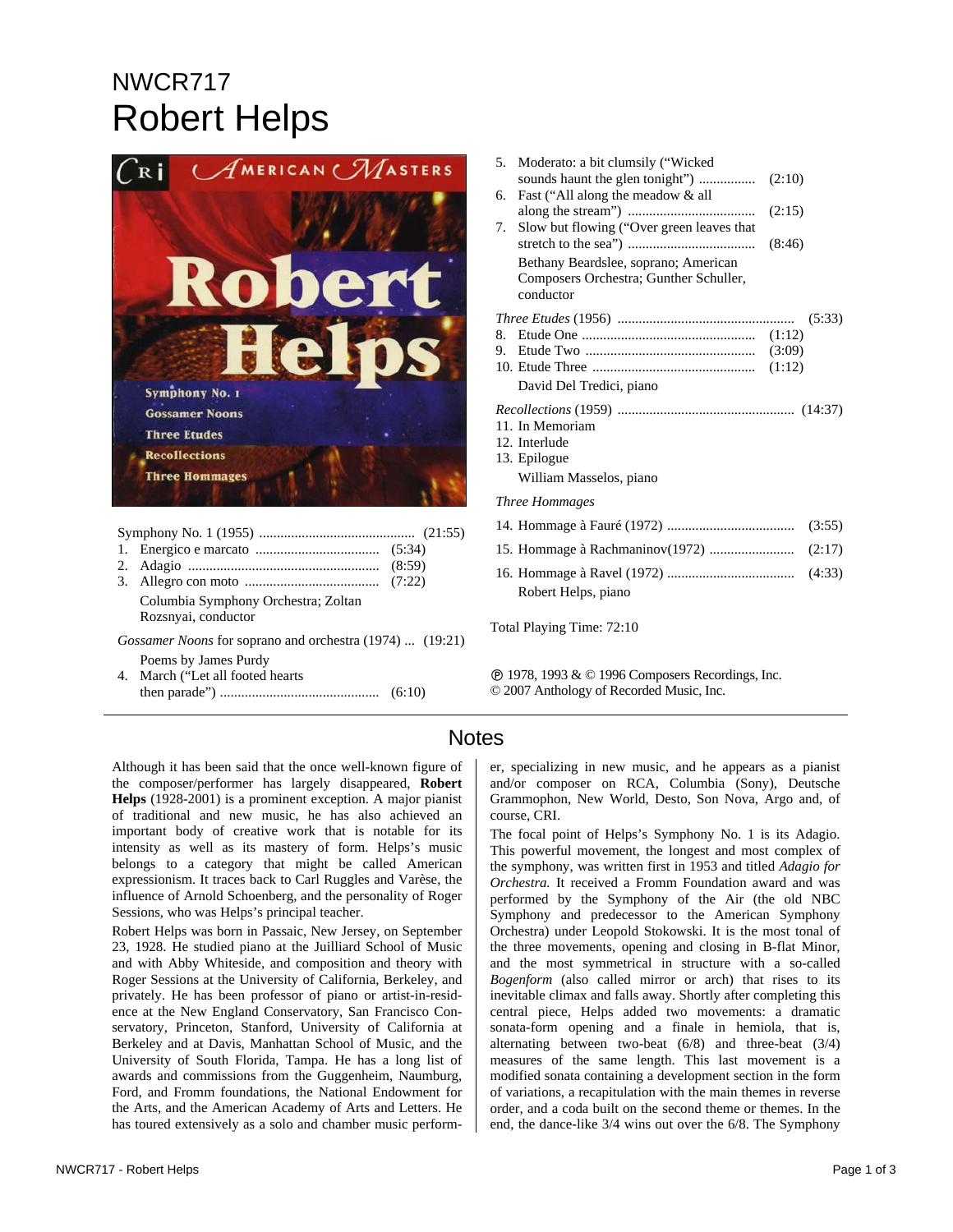No. 1, completed in 1955, received the Walter W. Naumburg Award, which made possible this recording, originally released on Columbia and first reissued by CRI in 1980.

*Gossamer Noons* was written in 1974 on a commission from the National Endowment for the Arts. The texts are by James Purdy, the novelist, poet, and long-time resident of Brooklyn Heights where Helps lived for a number of years. The four poems, taken from two of the poet's collections, have a William Blake-like intensity in the way that they read the signs and portents of the natural world. This quality is mirrored in the highly vivid, almost pictorial settings. The first is a march of the beasts, a parade of animate creation in the noon sunshine. The second is a nocturne, full of the sounds of night. The text to song number three is a kind of sonnet, complete with rhyming couplets and quatrains, and the setting puts us back in the sunshine with the birds and the fish. Finally, the last song, the longest and most reflective of the set, evokes an image of nature as a green sea, expressed in the long lines of the setting. The work was written especially for Bethany Beardslee, a major interpreter of new vocal music who often performed with the composer. Not surprisingly, Helps has composed a significant body of piano music, for himself and for other outstanding pianists of his generation.

His *Three Etudes* of 1956 were composed for and dedicated to Bernhard Abramowitsch, who passed them on to David Del Tredici, his very gifted student at the University of California, Berkeley. Del Tredici, who was only seventeen when he first took on these fiendishly difficult pieces, is today better known as a composer, but, as this recording demonstrates, his pianistic gifts are considerable. These studies, arranged in a fastslow-fast sequence, exploit traditional piano virtuosity at its outer limits. Helps himself wrote of this performance: "[Del Tredici] learned them and played them spectacularly. Neither Bernhard nor, to my knowledge, anyone else has been able or willing to face them, certainly not me. They are criminally difficult." A handful of other pianists have taken them on since, but they remain among the top challenges of the repertoire.

*Recollections* is one of the composer's longest and most intense works. Like a major graphic work by a visual artist, this is a big statement in a black and white medium. Consisting of three movements titled "In Memoriam," "Interlude," and "Epilogue," it uses a very rich pianistic vocabulary laid out on a large scale with a very complex formal structure. The great pianist tradition is constantly evoked but never literally; there is the sense of deep and private thoughts and moods overheard. The composer has

written about the piece and its performance as follows: "While reclining in my bathtub I thought of the title…It was premiered in 1960 in Hartford, Connecticut, by William Masselos, another extremely fortunate choice of performer for me. Masselos has a very special warmth and expressivity as well as a wonderful and quite rare ability to feel out the longline shape of a piece and to project that shape. He often comes up with, for example, his own dynamic solutions that are quite different from my indications. He almost never fails to convince me!"

The three *Hommages*—*Hommage à Fauré*, *Hommage à Rachmaninov*, and *Hommage à Ravel*—were composed in 1972 with the idea of evoking times past without any literal imitation of the styles of the composers named (the first two were named after the fact; only the third, written to complement the others, was actually composed with a specific composer in mind). According to the composer, the first of these was written when "I was a bit out of my mind—a temperature of 104 drove me to the writing table. A 'tune' which normally would have been instantly suppressed took over with extreme consequences." No. 2, the Rachmaninov *Hommage*, is literally a reworking of the left hand of a piece he had written in the 1950s as a piano etude for himself to play; the right hand, with what the composer calls its "pianistically irritating" inner trill, was maintained almost intact. Finally, the Ravel, the only one of the three intended as an homage from the start, was added on. The composer tells of trying out the three pieces for a group of friends. Half of them felt they were the best things the composer had ever written while the other half, outraged by the impermissible historical anachronisms, thought they should be burned. Undecided, he played them for Aaron Copland, who suggested a visit, not to the psychiatrist, but to the publisher; they have since become among his most popular and oftenperformed works.

Helps has written movingly about the continuing ability of solo piano performance to project "a range of dynamics and a potential variety of expressivity that is colossal…one personality with one instrument projecting musical canvases of tremendously varied sizes, shapes and periods." He has described piano performance as a kind of contest, "one-to-one combat—a scene that still after all these years is able to produce in me a sensation, an anticipation, unlike any other musical situation." Helps's piano music grows directly out of his concepts of piano performance.

—*Eric Salzman*